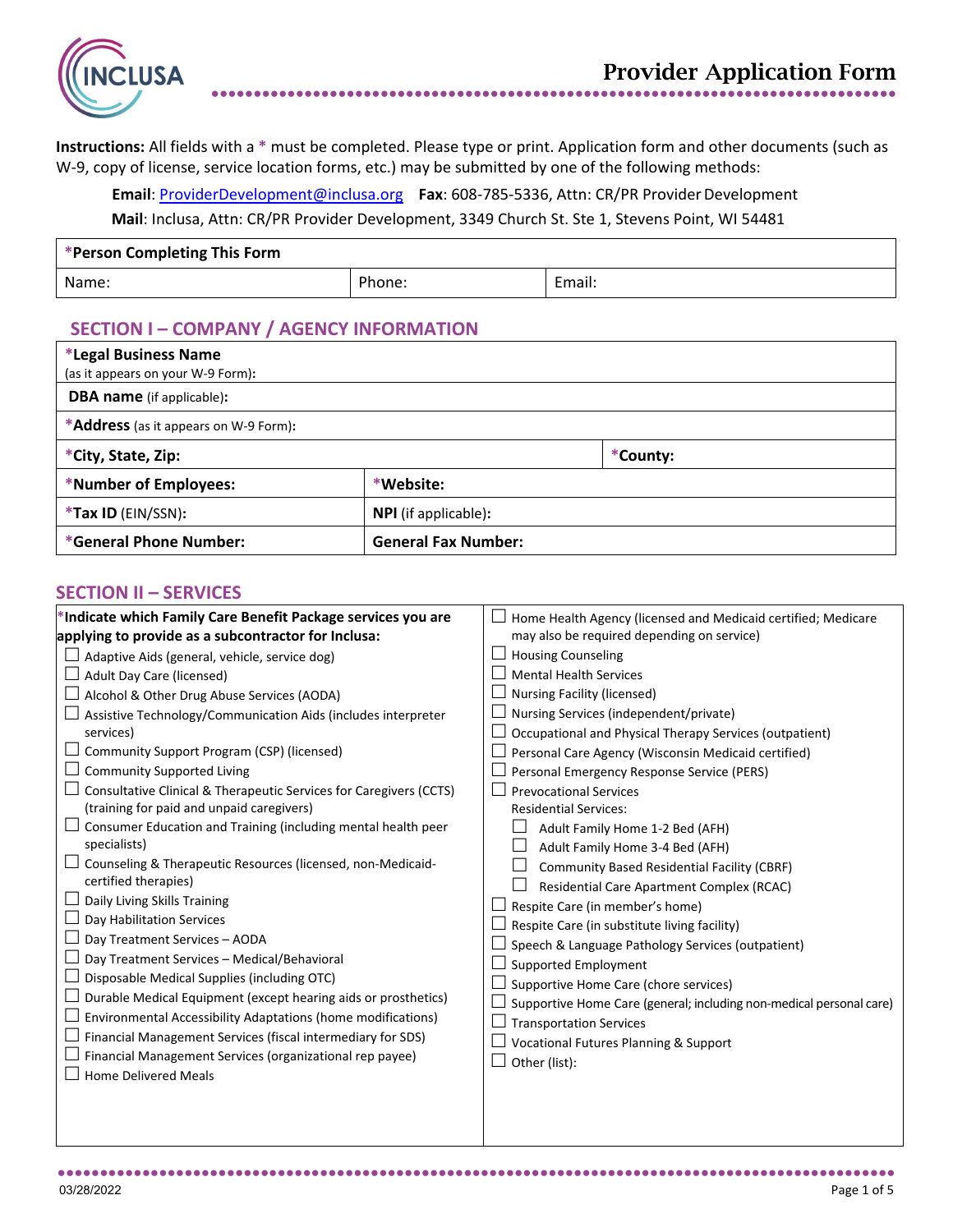### **SECTION III – MINORITY BUSINESS**

#### **\*\* PLEASE CHECK ALL THAT APPLY:**

| <b>Disabled Veteran Business</b> | <b>Disadvantaged Business Enterprise</b> | <b>Minority Owned Business</b> |
|----------------------------------|------------------------------------------|--------------------------------|
| <b>Small Business Enterprise</b> | <b>Women Owned Business</b>              |                                |

## **SECTION IV – SERVICE LOCATION INFORMATION**

A **service location** is defined as a place where members reside or access facility-based services, or a location that receives referrals for services provided in a member's home.

#### **\*Number of service locations included in this application**: \_\_\_\_

Please complete the information below for one location. **If more than one service location is included in this application**, complete a *Provider Application – Service Location Form* for each additional location. The form is available on the Inclusa websit[e Providers/Contracting](https://www.inclusa.org/providers/contracting/) page.

| *Service Location Name:                                                                                                                                           |                                                                    |  |  |
|-------------------------------------------------------------------------------------------------------------------------------------------------------------------|--------------------------------------------------------------------|--|--|
| *Address:                                                                                                                                                         |                                                                    |  |  |
| *City, State, Zip:                                                                                                                                                | *County:                                                           |  |  |
| *Tax ID (EIN/SSN):                                                                                                                                                | NPI (*if applicable):                                              |  |  |
| *General Phone Number:                                                                                                                                            | <b>General Fax Number:</b>                                         |  |  |
| <b>Medicaid Certification Number (*if applicable):</b>                                                                                                            | <b>Certifying State:</b>                                           |  |  |
| <b>Provider Agency ID</b> (*for personal care and supportive home care providers who are<br>not Medicaid certified, to enable Electronic Visit Verification/EVV): |                                                                    |  |  |
| <b>Medicare Certification Number (*if applicable):</b>                                                                                                            | Website:                                                           |  |  |
| <b>Wheelchair Accessible</b> (*if service is based at a provider-operated facility or office): $\Box$ Yes                                                         | $\Box$ No                                                          |  |  |
| <b>Interpreter Service Provided:</b> $\Box$ for languages other than English<br>$\Box$ for Hearing Impaired                                                       |                                                                    |  |  |
|                                                                                                                                                                   | Hours of Operation or Availability (*if not a residential service) |  |  |
| $\Box$ Operations Available 24/7                                                                                                                                  |                                                                    |  |  |
| Monday<br>$\Box$ Closed<br>to to                                                                                                                                  | Friday<br>$\Box$ Closed<br>to to                                   |  |  |
| Tuesday<br>to to<br>$\Box$ Closed                                                                                                                                 | Saturday<br>$\Box$ Closed<br>to to                                 |  |  |
| $\Box$ Closed<br>Wednesday<br>to to                                                                                                                               | $\Box$ Closed<br>Sunday<br>to                                      |  |  |
| $\Box$ Closed<br>Thursday<br>to                                                                                                                                   |                                                                    |  |  |
| Holiday Schedules: For providers with annual holiday schedules when business is closed, please submit a<br>current holiday calendar with this application.        |                                                                    |  |  |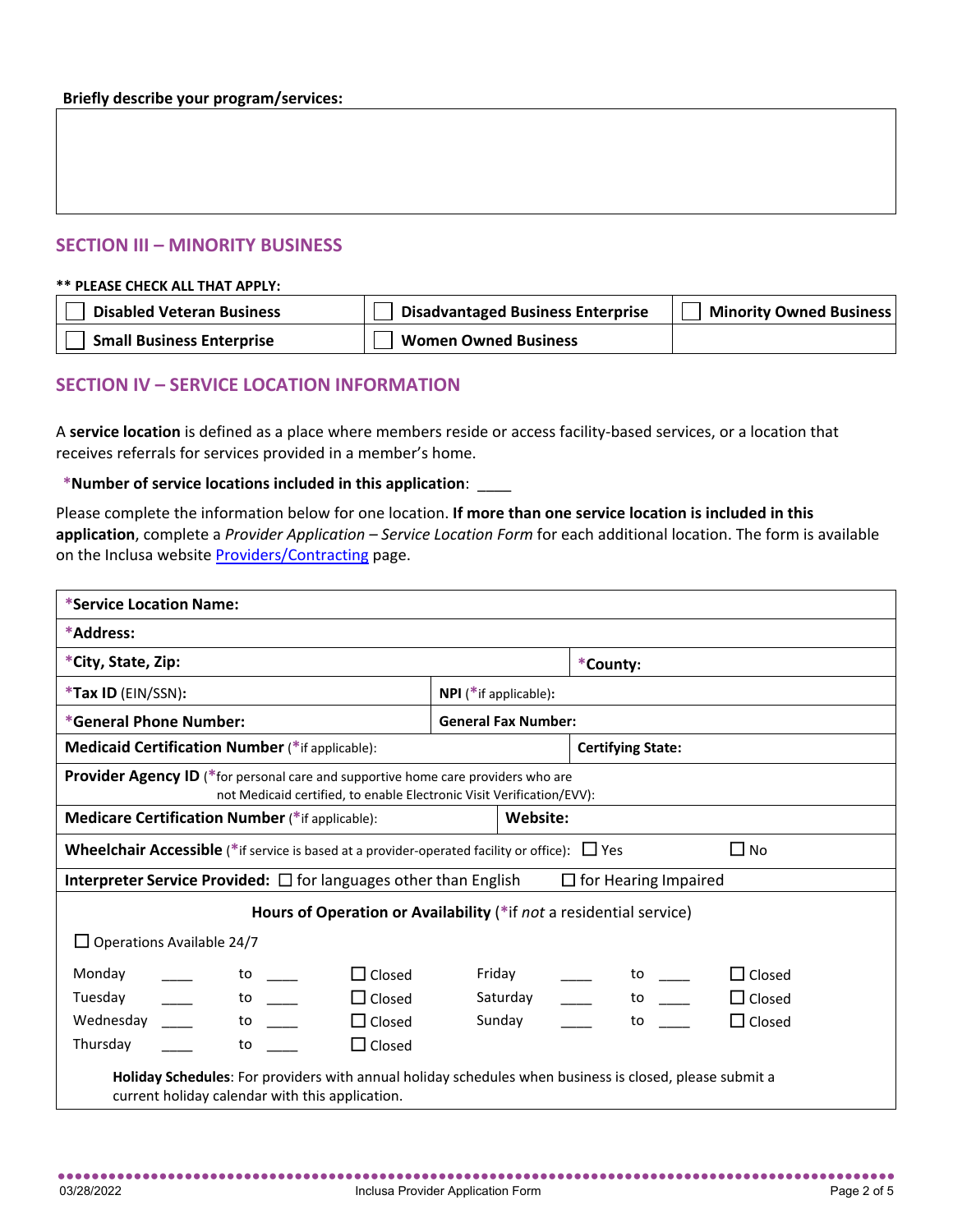**\*Services:** List Family Care Benefit Package service(s) provided at this location as shown above in Section II.

| *Family Care Target Groups Served                                                                                                | <b>Specialized Programming</b>                                                                                    |
|----------------------------------------------------------------------------------------------------------------------------------|-------------------------------------------------------------------------------------------------------------------|
| l Frail older adults<br>$\mathbf{1}$<br>People with physical disabilities<br>People with intellectual/developmental disabilities | Describe other information specific to this location, e.g., programming for<br>dementia or challenging behaviors. |

## **SECTION V – CONTACT INFORMATION**

Business contacts from providers in our network are used in a variety of roles in our business system, both at the **Company/Agency** and **Service Location** level. Some contact types can be **at Service Location and/or Company/Agency** level. Please refer to the *[Provider Contact Information and Updates](https://mk0inclusa6aat4i4ua2.kinstacdn.com/wp-content/uploads/Provider-Contact-Information-and-Updates.pdf)* document on our website Providers/Resources page for details.

**Instructions**: List applicable contact names in the following table, then provide contact information for each person in the Contact Details section that follows. Required contacts are marked with: **\***.

| <b>Company/Agency Contacts</b>                                     | (apply to all Service Locations)                                        |
|--------------------------------------------------------------------|-------------------------------------------------------------------------|
| *Required Company/Agency Contact                                   | List One Name Per Role                                                  |
| <b>Contract</b>                                                    |                                                                         |
| <b>Credentialing</b>                                               |                                                                         |
| <b>Directory</b>                                                   |                                                                         |
| <b>Payment/Remittance</b>                                          |                                                                         |
|                                                                    |                                                                         |
| *Required Company/Agency and/or<br><b>Service Location Contact</b> | List at Least One Name Per Role<br>(here and/or under Service Location) |
| <b>Disenrollment</b>                                               |                                                                         |
| <b>Notifications</b>                                               |                                                                         |
| <b>Quality</b>                                                     |                                                                         |
| Vacancy Reporting - AFH, CBRF, or RCAC                             |                                                                         |
| (Company/Agency level preferred)                                   |                                                                         |
|                                                                    |                                                                         |
| <b>Optional Contacts</b>                                           | List Name(s) as Appropriate                                             |
| <b>Billing</b>                                                     |                                                                         |
| <b>Medical Records</b>                                             |                                                                         |
| <b>Supervising RN</b>                                              |                                                                         |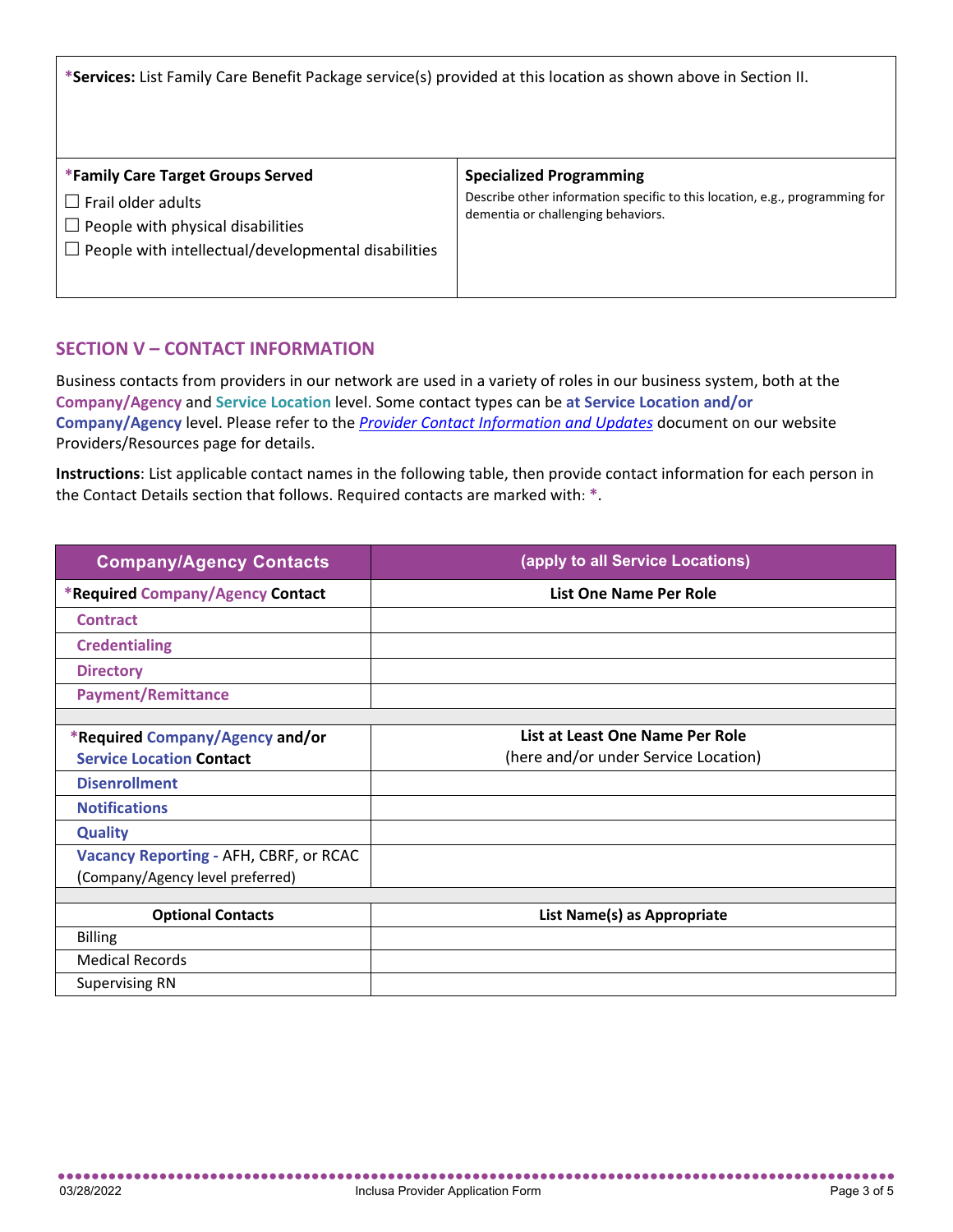| <b>Service Location Contacts</b>            | (apply to Service Location above)  |
|---------------------------------------------|------------------------------------|
| <b>*Required Service Location Contacts</b>  | List One Name Per Role             |
| <b>Program/Facility</b>                     |                                    |
| Rate Agreement (AFH, CBRF, or RCAC)         |                                    |
| Referral (may have more than one)           |                                    |
|                                             |                                    |
| *Required Company/Agency and/or             | List at Least One Name Per Role    |
| <b>Service Location Contact</b>             | (here and/or under Company/Agency) |
| <b>Disenrollment</b>                        |                                    |
| <b>Notifications</b>                        |                                    |
| <b>Quality</b>                              |                                    |
| Vacancy Reporting - AFH, CBRF, or RCAC      |                                    |
| (Company/Agency level preferred)            |                                    |
|                                             |                                    |
| <b>Optional Contacts</b>                    | List Name(s) as Appropriate        |
| <b>Billing</b>                              |                                    |
| <b>Medical Records</b>                      |                                    |
| <b>Supervising RN</b>                       |                                    |
| 1-2 Bed AFH Certification/Re-Cert. (list 1) |                                    |

# **Contact Details**

| * Provide direct contact information here for each person named above. Attach additional sheets as needed. |      |        |        |  |
|------------------------------------------------------------------------------------------------------------|------|--------|--------|--|
| <b>Contact Name:</b>                                                                                       |      | Title: |        |  |
| Phone:                                                                                                     | Fax: | Email: |        |  |
| <b>Postal Address:</b>                                                                                     |      |        |        |  |
| <b>Contact Name:</b>                                                                                       |      | Title: |        |  |
| Phone:                                                                                                     | Fax: | Email: |        |  |
| <b>Postal Address:</b>                                                                                     |      |        |        |  |
|                                                                                                            |      |        |        |  |
| <b>Contact Name:</b>                                                                                       |      |        | Title: |  |
| Phone:                                                                                                     | Fax: | Email: |        |  |
| <b>Postal Address:</b>                                                                                     |      |        |        |  |
|                                                                                                            |      |        |        |  |
| <b>Contact Name:</b>                                                                                       |      | Title: |        |  |
| Phone:                                                                                                     | Fax: | Email: |        |  |
| <b>Postal Address:</b>                                                                                     |      |        |        |  |
|                                                                                                            |      |        |        |  |
| <b>Contact Name:</b>                                                                                       |      | Title: |        |  |
| Phone:                                                                                                     | Fax: | Email: |        |  |
| <b>Postal Address:</b>                                                                                     |      |        |        |  |